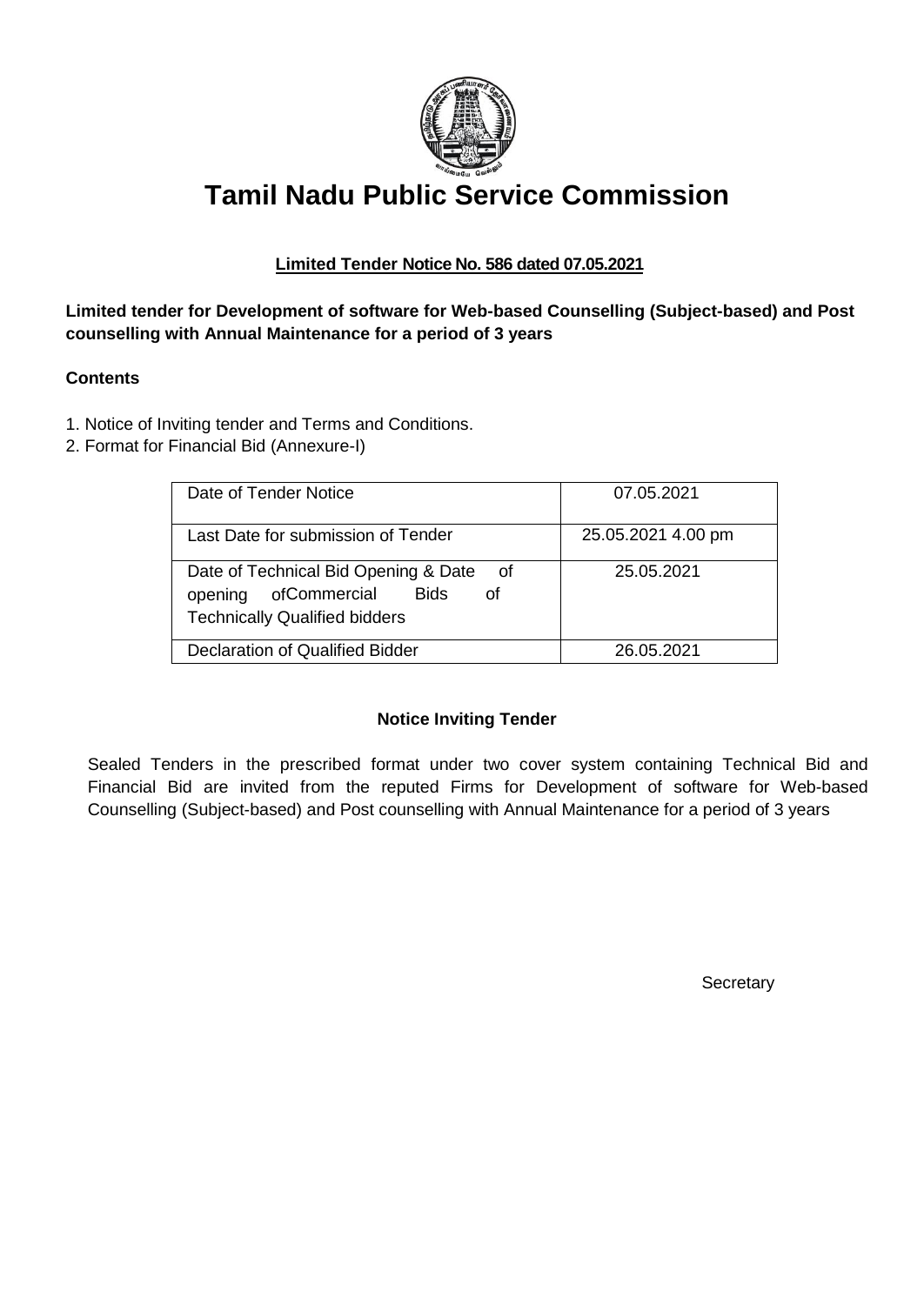# **I. Scope of the work:**

# **Activity – I**

To develop software to conduct the Web based Counselling based on the subject

# **Activity – II**

To develop software for the Post-Counselling along with Annual Maintenance for a period of 3 years

# **II. Detailed Description of the Scope of Work:**

- 1. Provision to conduct the counselling based on the subject like the following post,
	- a. ASO translation
	- b. Junior Scientific officer
	- c. District Educational Officer
- 2. Development of Post counselling module with the following requirements,
	- Login creations for the concerned parent file section.
	- Forwarding list has to be generated for the candidates allotted (both final and provisional) in the counselling. The forwarding list should be generated department wise with the respective covering letter.
	- The system has to give provision to the parent section -Section officer to split the forwarding list to deputed Section officer to compare and update the changes with the topslip generated during certificate verification.
	- After Comparing and updating the corrections in the forwarding list, the system has to generate the unit wise fair copy for the candidates who admitted finally with covering letter in the deputed staff login itself.
	- The parent section panel has the following items:-
		- $\triangleright$  List of selected candidates with the status (Final, Provisional, Conditional, Court case, in which Phase he/she got selected) and date of Communication to the Unit Officer, Document pending if any.
		- $\triangleright$  Provision to Prepare Note and Draft for calling pending documents from the candidates
		- $\triangleright$  Provision to update the date of joining of the candidates.
		- $\triangleright$  Provision to Prepare Note and Draft to the unit officer to inform the joining date and to remove the candidate who fails to join duty from approved list and the same may be informed to the Commission.
- 3. Modification of the selection/Counselling program for adopting the concept of multiple qualification post in single recruitment/ Rank List which includes post wise substitution and different combination of PSTM based on prescribed qualification.
- 4. Generalization of Vertical and Horizontal reservation turns for the purpose of including new reservation if any arises in the future.

# **II. Eligibility:**

- 1. The Service Provider should be an Indian Registered firm from IT and ITES business.
- 2. The Service Provider should have at least5years of experience in providing trained manpower and Executed IT enabled Services to Government Departments, Public Sector Companies, Government

Authorized Signatory of the Bidder with Office Seal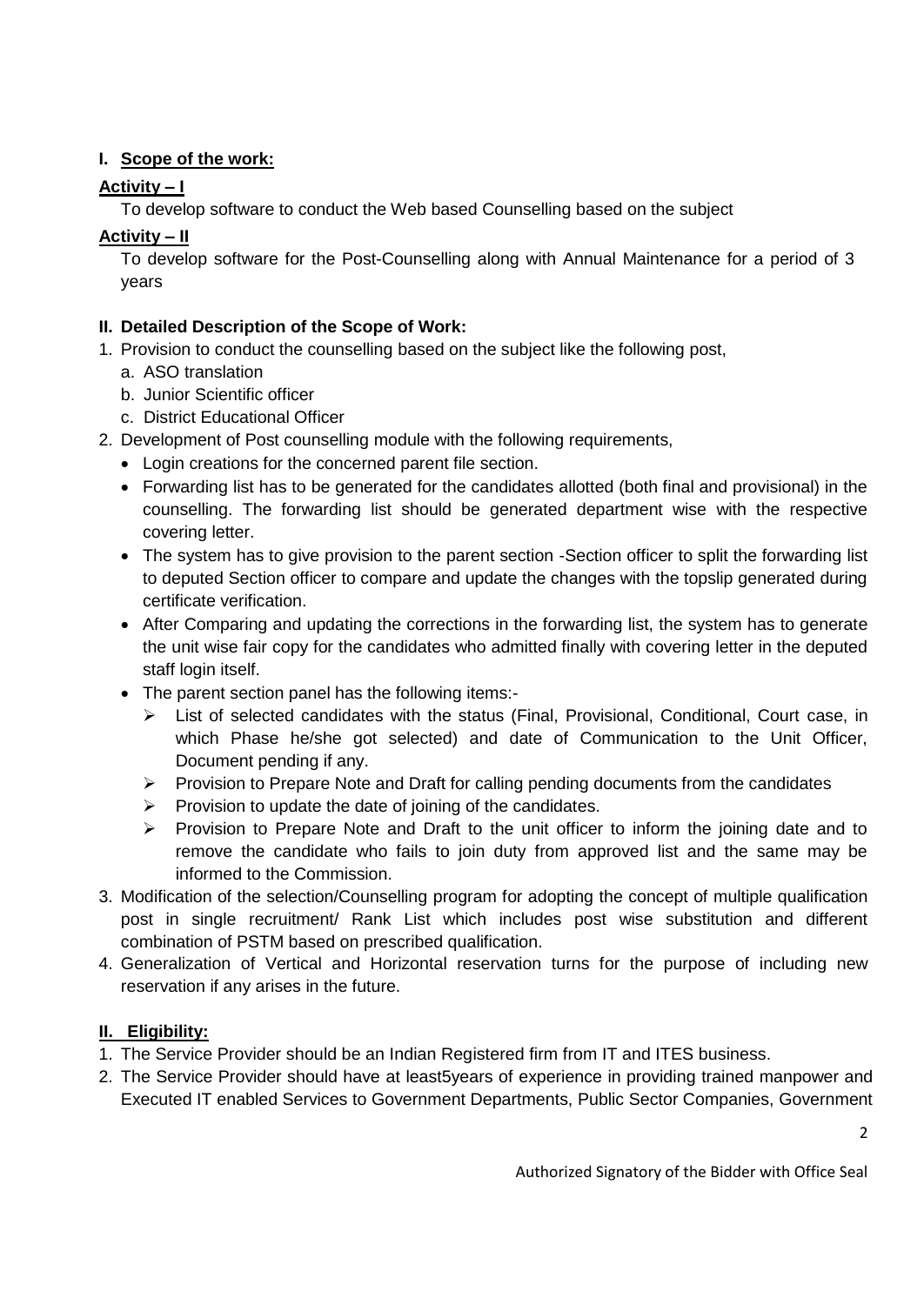Autonomous organizations or reputed private companies. The Service Provider should have executed a minimum of 3 such contracts during last 3 years.

- 3. The bidder should have registered office / operating branch at Chennai, Tamil Nadu.
- 4. The bidder should have minimum Annual Turnover of Rs. 50 Lakh for preceding three accounting years between 2017-2018, 2018-2019 and 2019-2020.

## **III. General Conditions:**

- 1. Incomplete Tenders are liable to be rejected. Conditional bids will not be considered and be rejected.
- 2. Successful vendor shall accept the work order within a week of receipt of workorder. Otherwise, EMD will be forfeited.
- 3. The software development along with the Annual Maintenance for a period of 3 years
- 4. Only those firms which, in their individual capacity, satisfy the eligibility criteria need to quote for this tender and the bids submitted by the bidders who do not fulfill the eligibility criteria will be summarily rejected.
- 5. The bidder should have the resources having knowledge in various software platforms (software languages and database handling).
- 6. The Agency should engage experienced Professional personnel for the development.
- 7. The bidder should establish the required infrastructure and provide necessary manpower.
- 8. Sufficient manpower should be deployed in this project and atleast two developers should be deputed and made available in the office of TNPSC till the completion of project.
- 9. The software shall be in Content Management System (CMS)so as to be user friendly and the Staff of the TNPSC shall change the content as per the requirement from time to time.
- 10. The bidder should provide all the sourcecode to the TNPSC and training to the staff of TNPSC within 3 months. All material/ product and related codes would be property of TNPSC and bidder should have no claim over the same in future. All content should be stored and kept confidential and bidder should not reuse/ replicate/ transfer the same to anyone else. The bidder should provide all admin/ user manuals. The bidder should also provide support for all future upgrades/ initiatives of TNPSC related to these modules.
- 11. The bidder should use the licensed, latest and legal software for the development of software modules. TNPSC prefers Open source software for this project.
- 12. All statutory obligations vests with the bidder. The Employee Provident Fund (EPF) and Employee State Insurance (ESI) contribution in respect of all employees shall be borne by the Service Provider.
- 13. The service provider should have valid license from the competent authority under the provisos of Contract Labour Act, 1970 and Contract Labour (Regulations & Abolition) Central Rules, 1971.
- 14. Working Hours: The normal working hours of TNPSC will be from 10.00 AM to 5.45 PM and five days a week (i.e. Monday to Friday). However in case of emergencies / exigencies or during examinations, the working hours and working days are likely to be extended i.e. even on Saturdays and Sundays /(24x7).
- 15. TNPSC, reserves the right to accept or reject any Tender, and to annul the Tender process and to reject all bids at any time prior to award of the contract, without thereby incurring any liability to the affected Tenderer or Tenderers on the grounds of its action. The decision of TNPSC in this regard would be final and binding.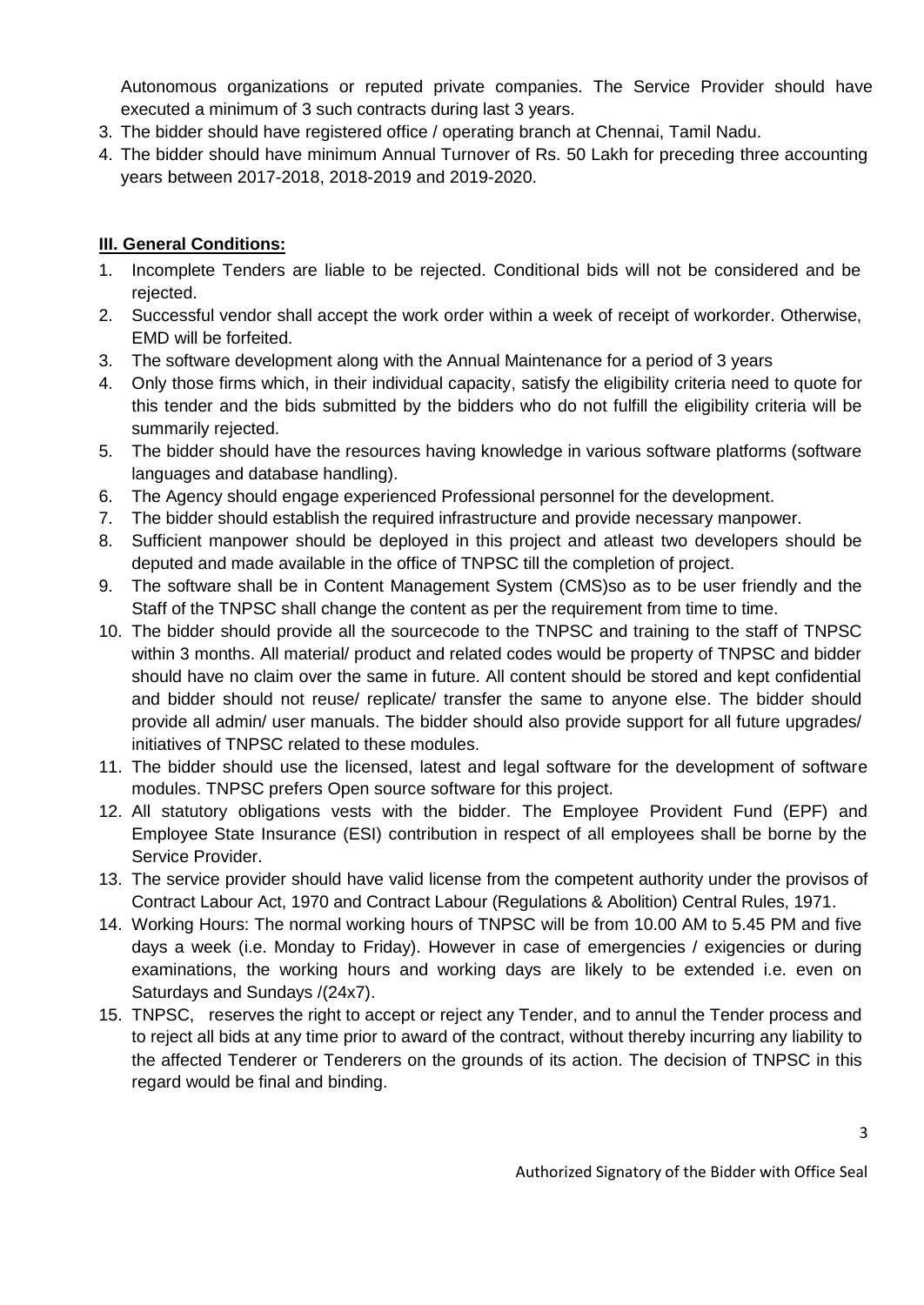- 16. Entire activities shall be done by the successful bidder themselves and it should not be outsourced.
- 17. Corrupt or Fraudulent Practices: Bidders should observe the highest standard of ethics during the execution of such contracts. TNPSC will reject a proposal if it is found that the Bidder recommended for award has engaged incorrupt or fraudulent practice(s) while competing for the contract in question.
- 18. The company should not have been blacklisted by any State Government / Central Government Department /PSU for any reason.
- 19. Income Tax, GST and other taxes as applicable shall be deducted at source.
- 20. The bidder should enclose copies of documents substantiating their claims in this tender, failing which the tender will be rejected without any further information.
- 21. Page reference for the enclosed documents shall be made in the respective places of the eligibility conditions and other conditions, wherever necessary.

# **IV. Submissionof Bids:**

- **1.Cover-I:**The Technical Bid envelop shall contain necessary documentary evidences to substantiate the parameters indicated in the tender document.
- **2. Cover–II:** The Financial Bid should contain only Price Bid as in Annexure-I. In case, any bidder encloses the financial bid within technical bid, the same shall be rejected summarily.

# **V. Evaluation of Bids:**

1.**Technical** Evaluation shall be done based on thebidder's experience, number of projects executed, technical capabilities understanding of the project etc.

## **2.Financial Evaluation**

- i. The Financial Bid of those Bidders who have been found to be technically eligible will alone be opened. The Financial bids of in eligible bidders will not be opened.
- ii. The Financial Bids shall be opened in the presence of representatives of technically eligible Bidders, who may like to be present. Financial bid will be opened on the date and time mentioned in the fact sheet at the office of TNPSC.

## **VI. Validity of Bids:**

The bids submitted for this tender shall be valid for 6 months from the date of submission of tender.

## **VII. Earnest Money Deposit (EMD):**

- 1. The bidder should enclose the bid security(EMD)of Rs.10,000/- (Rupees Ten Thousand only)in the form of Demand Draft obtained in favour of The Secretary, Tamil Nadu Public Service Commission.
- 2. EMD of all unsuccessful bidders would be released by TNPSC within one(1) month of the bidder being notified as being unsuccessful.
- 3. EMD of the successful bidder will be adjusted in theSecurity Deposit.
- 4. The EMD amount is interest free and will be refundable to the unsuccessful bidders without any accrual of interest over it.
- 5. The Earnest Money will be forfeited on account of one or more of the following reasons:
	- i. Bidder withdraws its Bid during the validity period specified in Tender Document.
	- ii. In case of a successful bidder, the said bidder fails to sign the Agreement in time; or furnish

Authorized Signatory of the Bidder with Office Seal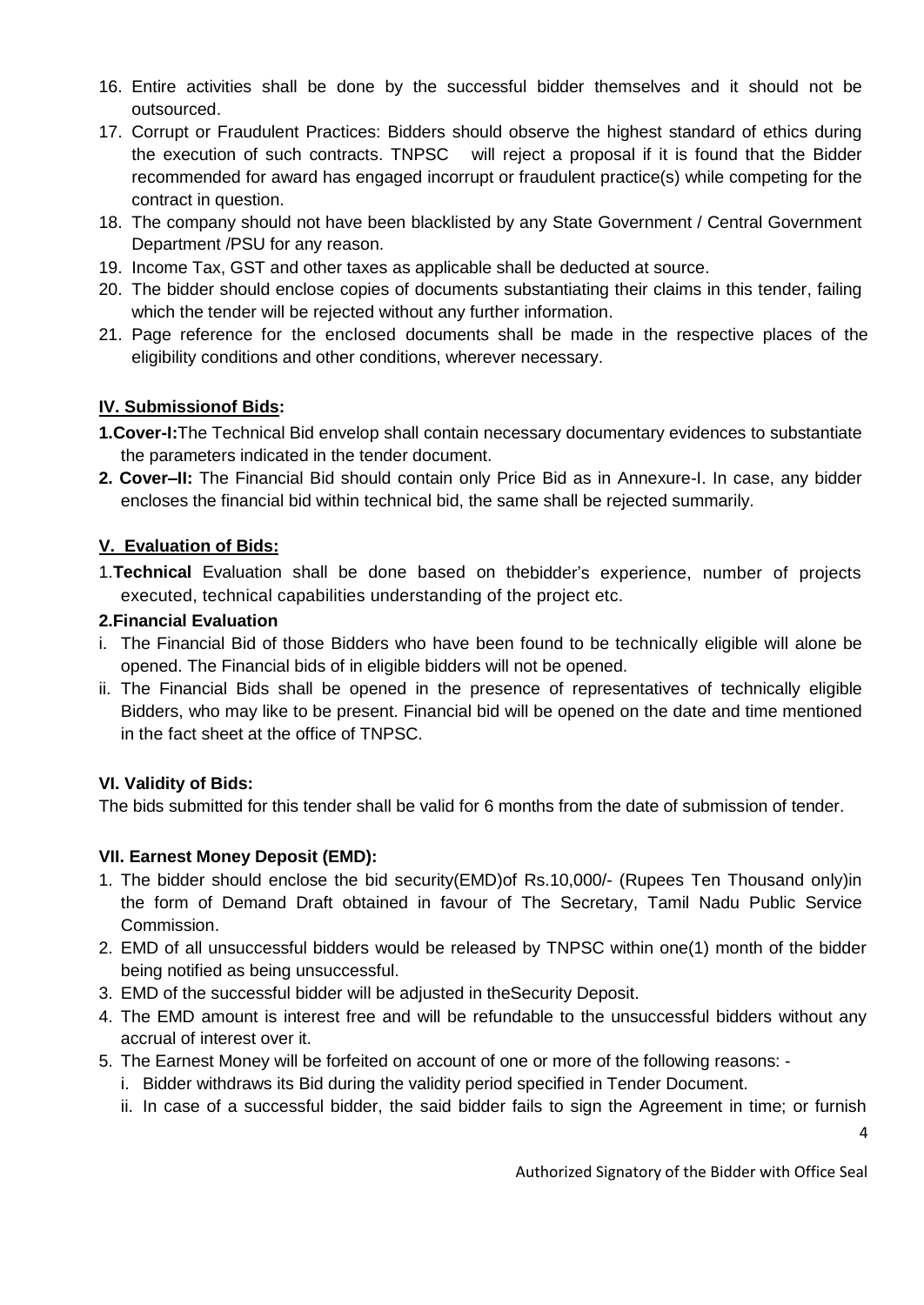#### Performance Bank Guarantee

iii. In case of the bidder could not execute and complete the project in time.

#### **VIII.Right toTerminate the Process**

TNPSC reserves the right to annul the Tender Document process, or to accept or reject any or all the Bids in whole or part at any time without assigning any reason and without incurring any liability to the affected bidder(s) or any obligation to inform the affected bidder(s) on the grounds for such decision.

#### **IX. Clarifications and amendments of Tender Document**

- i. During the process of evaluation of Bids, TNPSC may, at its discretion, ask Bidders for clarifications on their bid. The Bidders are required to respond within the prescribed timeframe for any such clarification. In case of non-compliance, their bids will be disqualified and rejected without further notice.
- ii. TNPSC may, for any reason, modify the Tender Document from time to time. The amendment(s) to the Tender Document would be clearly spelt out posted on the website as provided in the document and the bidders may be asked to amend their bids due to such amendments.

#### **X. Late Bids**

Bids received after the due date and the specified time (including the extended period, if any) for any reason whatsoever, shall not be entertained and shall be returned unopened. TNPSC shall not be responsible for any postal delay or non-receipt/non-delivery of the documents. No further correspondence on the subject will be entertained.

#### **Note:-**

i. Evaluation Committee may, at its discretion, call for additional information from the bidder(s) through e-Mail /Fax/Telephone/Meeting or any other mode of communications. Such information has to be supplied within the setout timeframe as provided by Evaluation Committee; otherwise Evaluation Committee shall make its own reasonable assumptions at the total risk and cost of the bidders and the bid is liable to be rejected. Seeking clarifications cannot be treated as Acceptance of the Bid. For verification of information submitted by the bidders, the committee may visit bidder's office sat its own cost. The bidders shall provide all the necessary documents, samples and reference information as desired by the Committee. The bidders shall also assist the Committee in getting relevant information from the bidders' references.

#### **XI. Notification of Award of Contract**

TNPSC will notify the successful bidder in writing that its bid has been accepted.

#### **XII. Signing of Contract**

The successful bidder will sign the Contract within15workingdaysfrom the date of issuing of work order.

#### **XIII.Payment:**

50%Payment will be made to the bidder after successful completion of the projects within a period of 3 months. Balance50%shall be made after completion of full-fledged training to the Staff of the Commission successful execution of the software modules.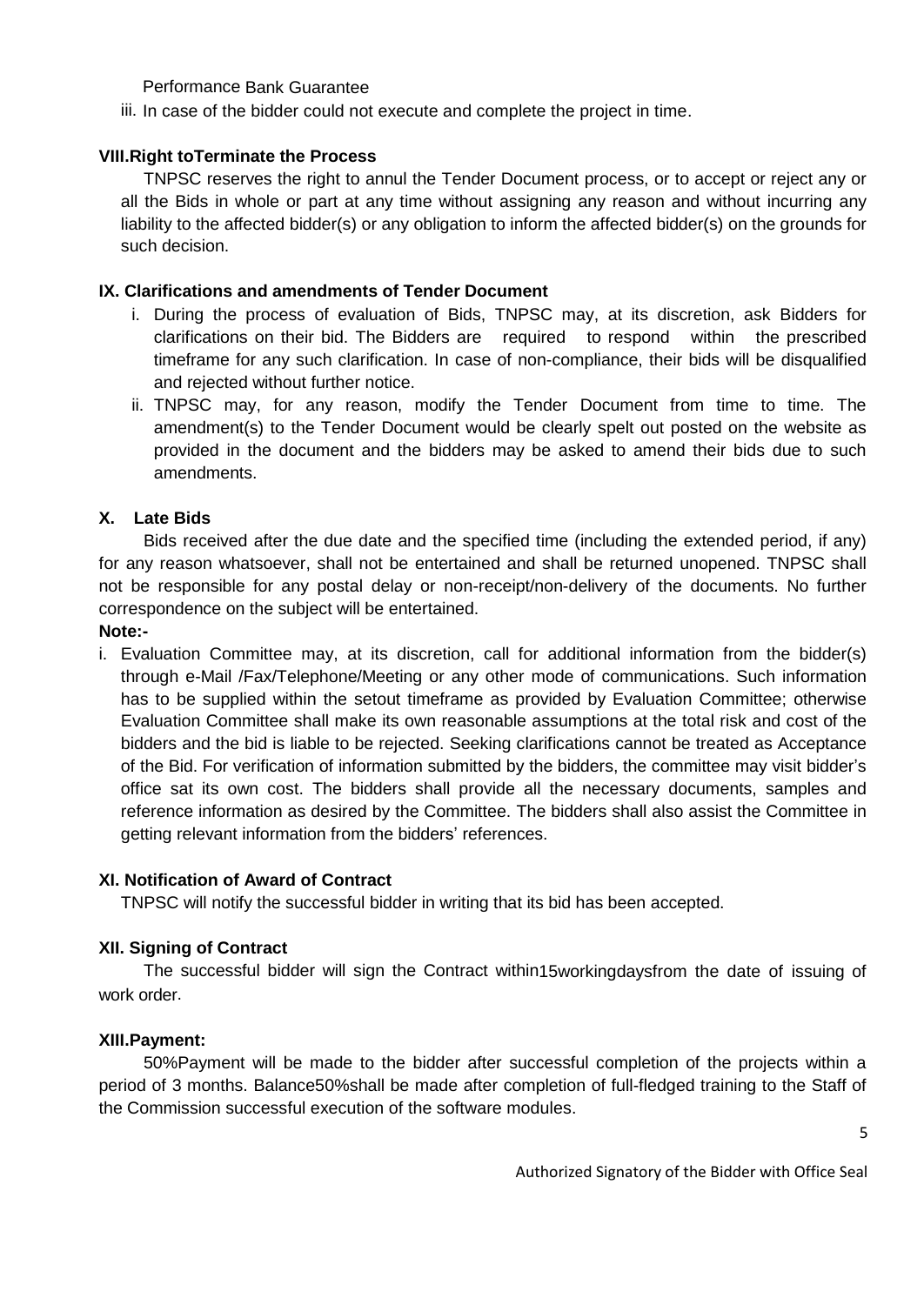### **XIV.Penalty:**

- 1. If any of the stages specified, either not completed or not completed satisfactorily as per the approved time schedule, forming part of the contract agreement due to reasons solely and entirely attributable to the Selected Bidder and not in any way attributable to the delay on the part of TNPSC,apenalty@1.0%ofthe bid value of the delayed stage of the item, per day (subject to a maximum of 10%) may be imposed and accordingly the time for the next stage be reduced by the TNPSC, to account for the delay.
- 2. If the delay adversely affects conduct of examination / selection Processes the Security Deposit and Performance Security will be forfeited and other legal action would be initiated as per terms and conditions of contract. The TNPSC may rescind this part of the contract and shall be free to get it done from any other agency at the risk and cost of the Selected Bidder.